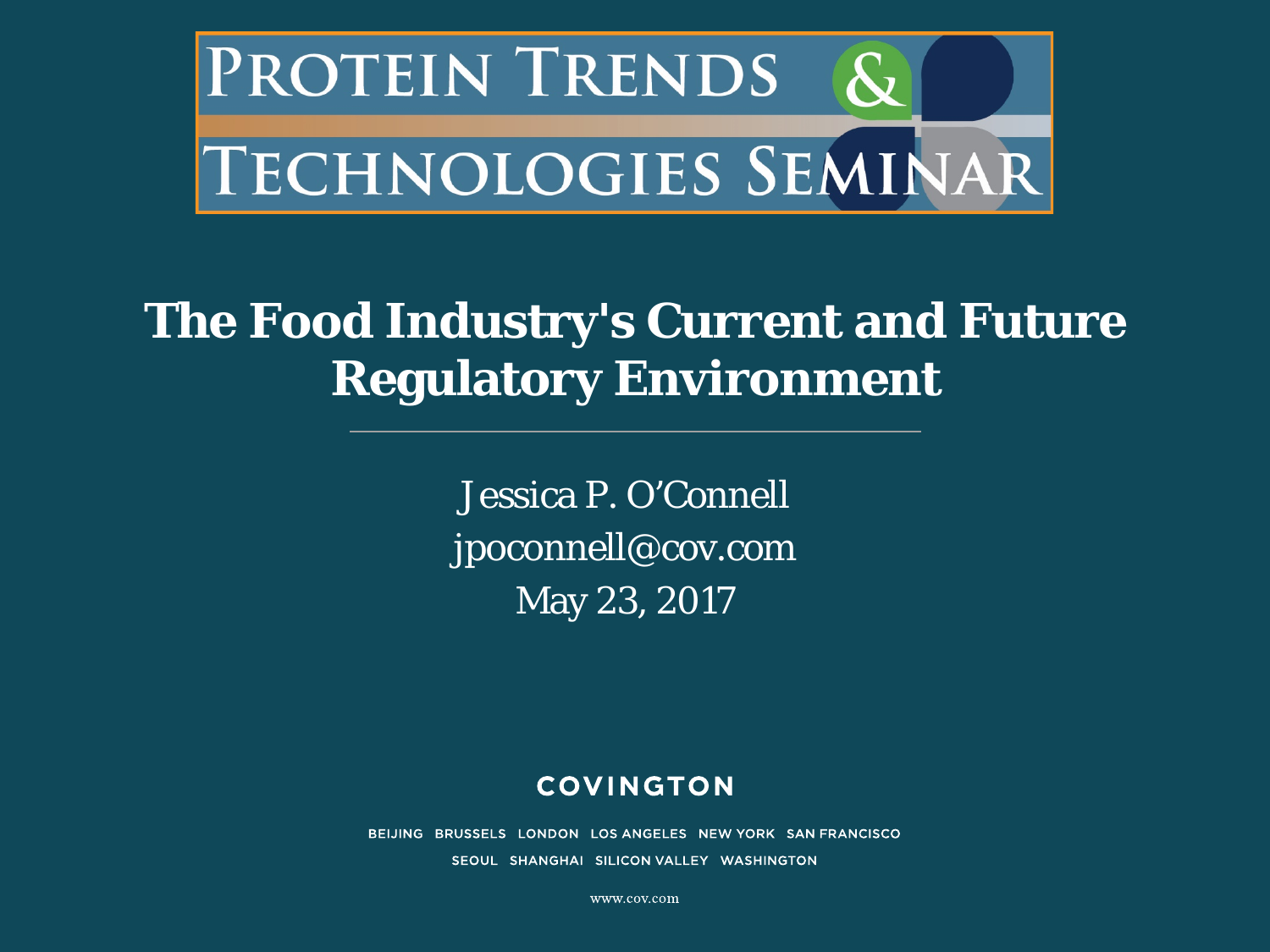## **Overview**



#### **Key Question: How will they interact to effect regulatory change?**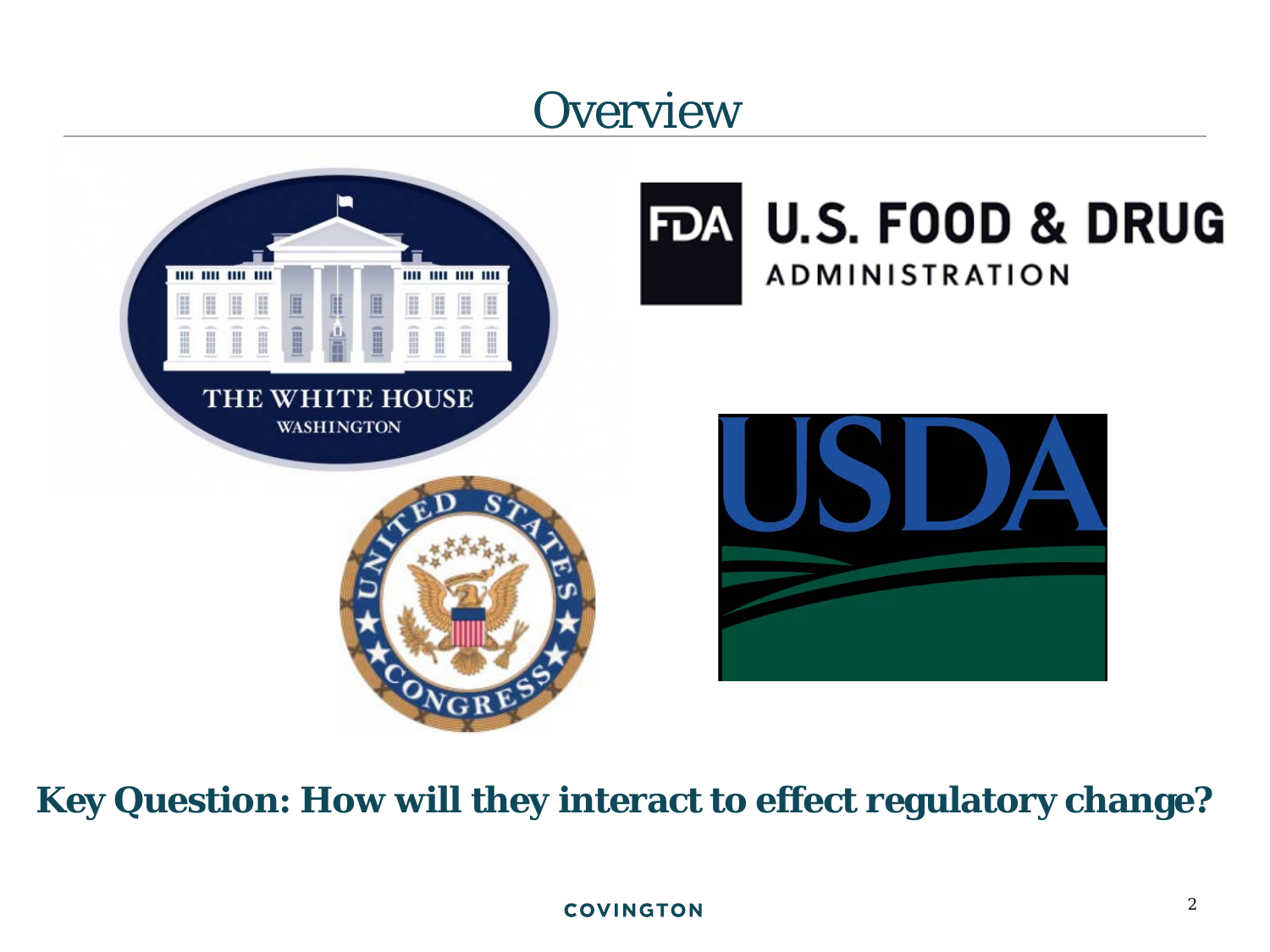# Agenda

- Key Trump Administration Orders
- FDA Expectations and Impact
- USDA Expectations and Impact
- Questions?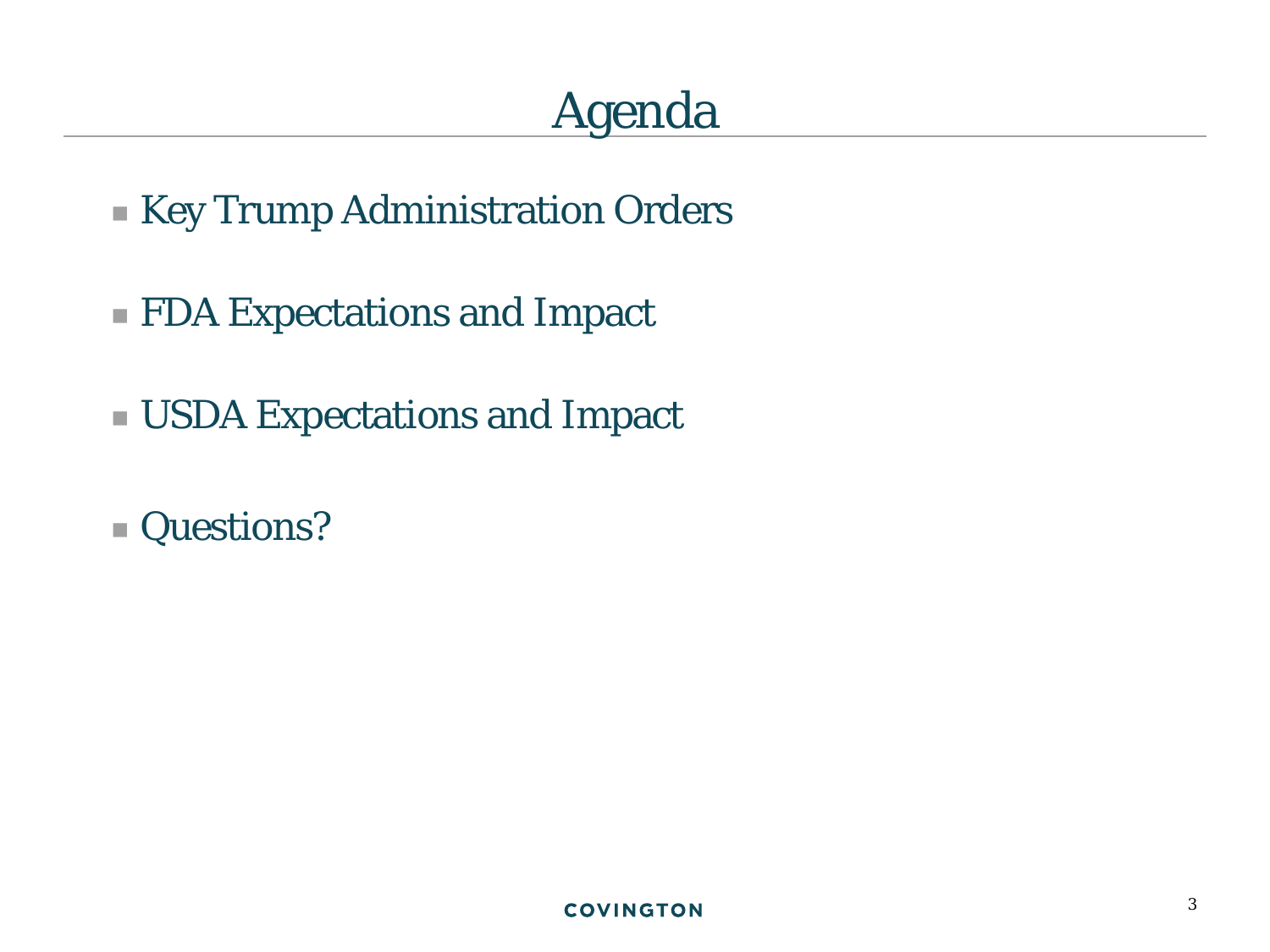## Major Food Regulatory Developments Since May 2016

- **FDA final rule updating the Nutrition Facts label**
- Federal bioengineering disclosure law enacted, preempts VT & others
- **FDA draft guidance on the FSMA preventive controls rule** (first 5 chapters released)
- FDA final rule on GRAS substances and notifications
- FDA draft guidance on NFL final rule added sugars, etc.
- FDA NDI updated draft guidance
- \*\*Nothing broadly relevant issued since January 2017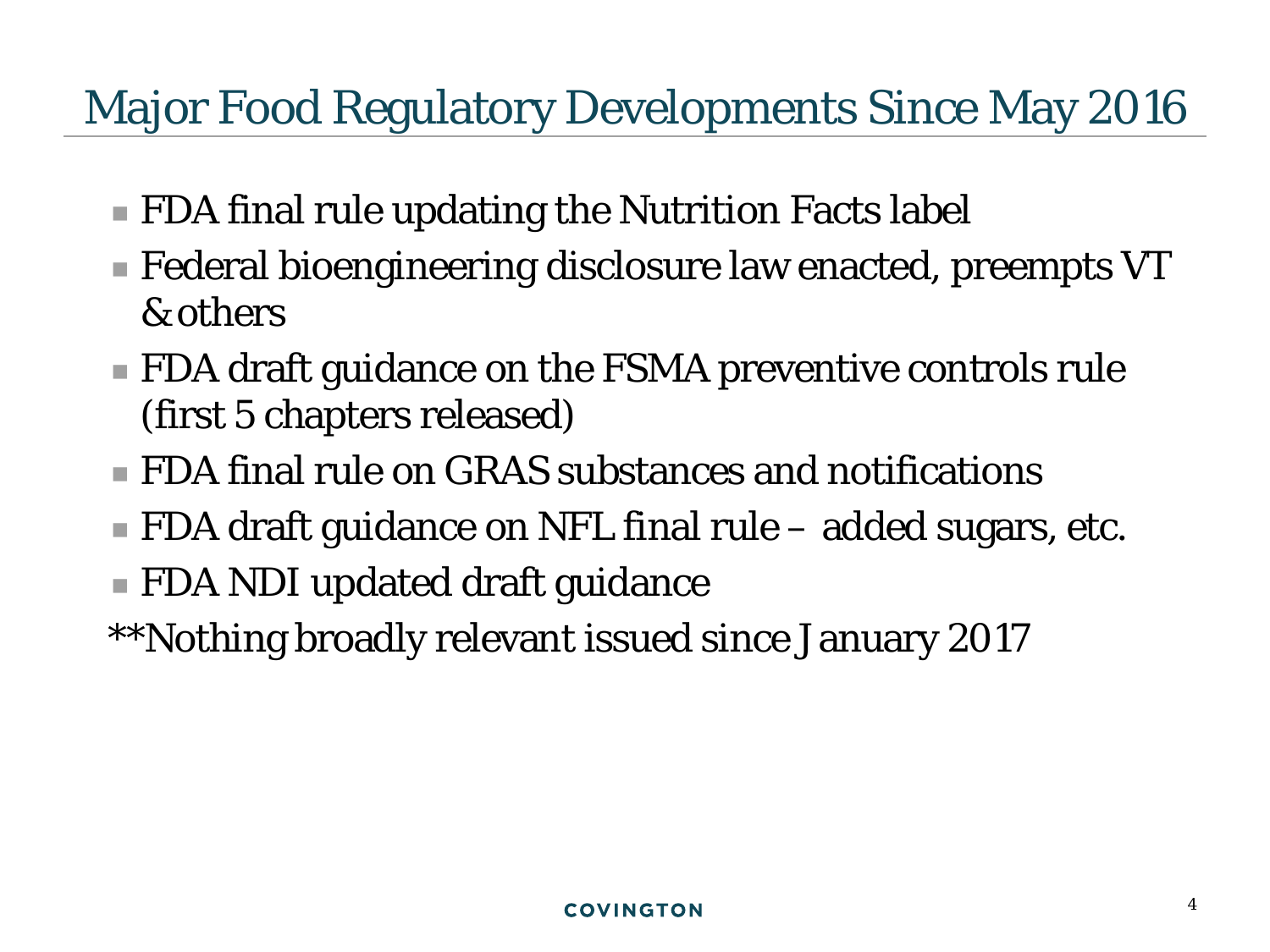#### **Regulatory Freeze Pending Review – 1/20/17**

- directed all federal agencies to implement a freeze on "new or pending" federal regulations to provide the administration an opportunity for review
- "regulation" includes "any substantive action by an agency (normally published in the Federal Register) that promulgates or is expected to lead to the promulgation of a final rule or regulation, including notices of inquiry, advance notices of proposed rulemaking, and notices of proposed rulemaking," *and* guidance documents and any other agency statement "that sets forth a policy on a statutory, regulatory, or technical issue or an interpretation of a statutory or regulatory issue"
- USDA GE ANPRM withdrawn from OMB review post-freeze (even though statutory deadline)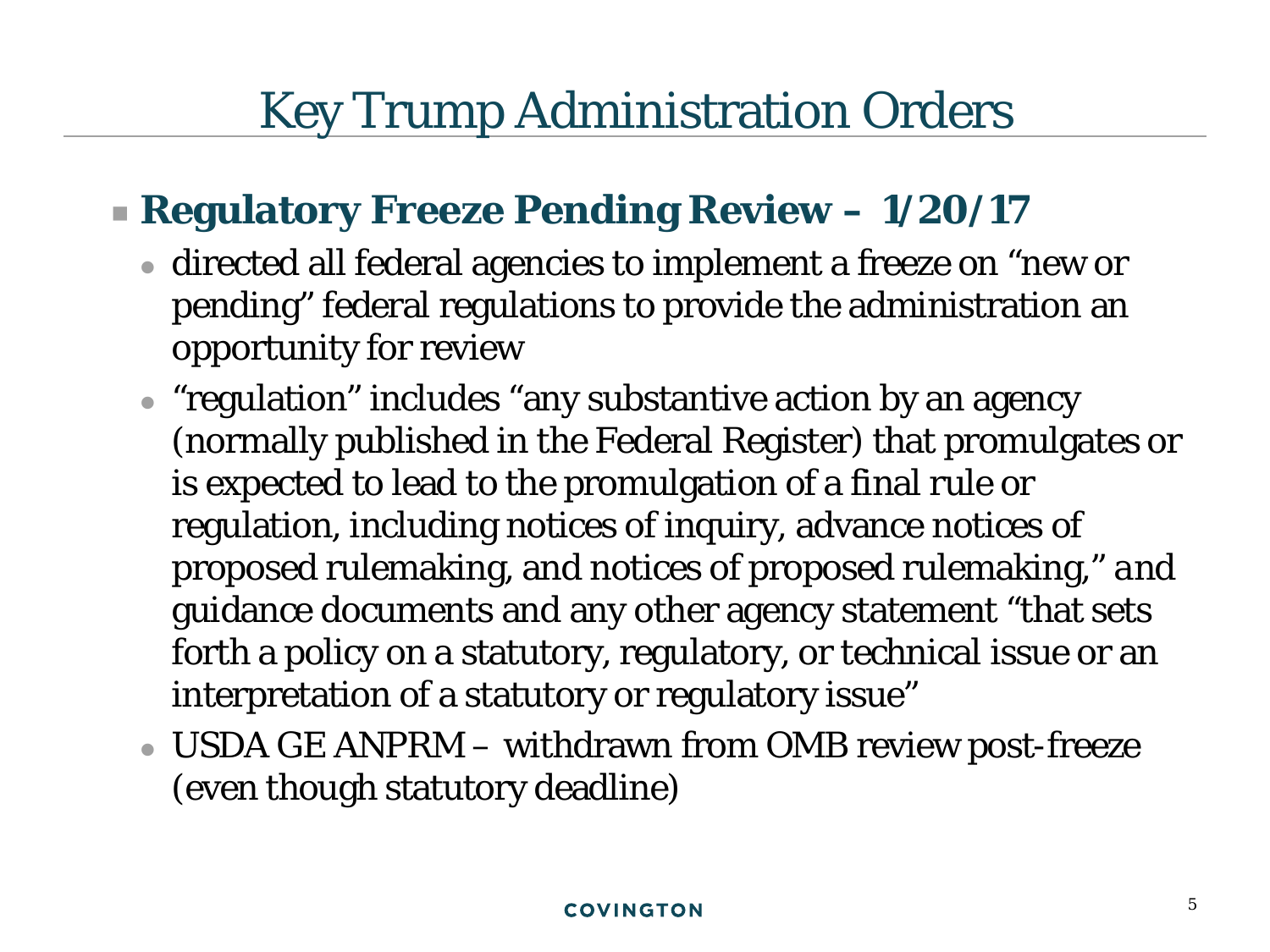#### **Reducing Regulation and Controlling Regulatory Costs – 1/30/17 ["2 for 1" order]**

- states, in relevant part: "[I]t is important that for every one new regulation issued, at least two prior regulations be identified for elimination...."
- OIRA guidance: in Fiscal Year 2017 the order will only apply to new "significant regulatory actions"

#### **Enforcing the Regulatory Reform Agenda – 2/24/17 [implementing "2 for 1" order]**

- each agency must evaluate existing regulations and make recommendations to the agency head regarding their repeal, replacement, or modification, consistent with applicable law
- stakeholders should have the opportunity to interact with these agencies and offer input concerning potential "regulations" for repeal, replacement, or modification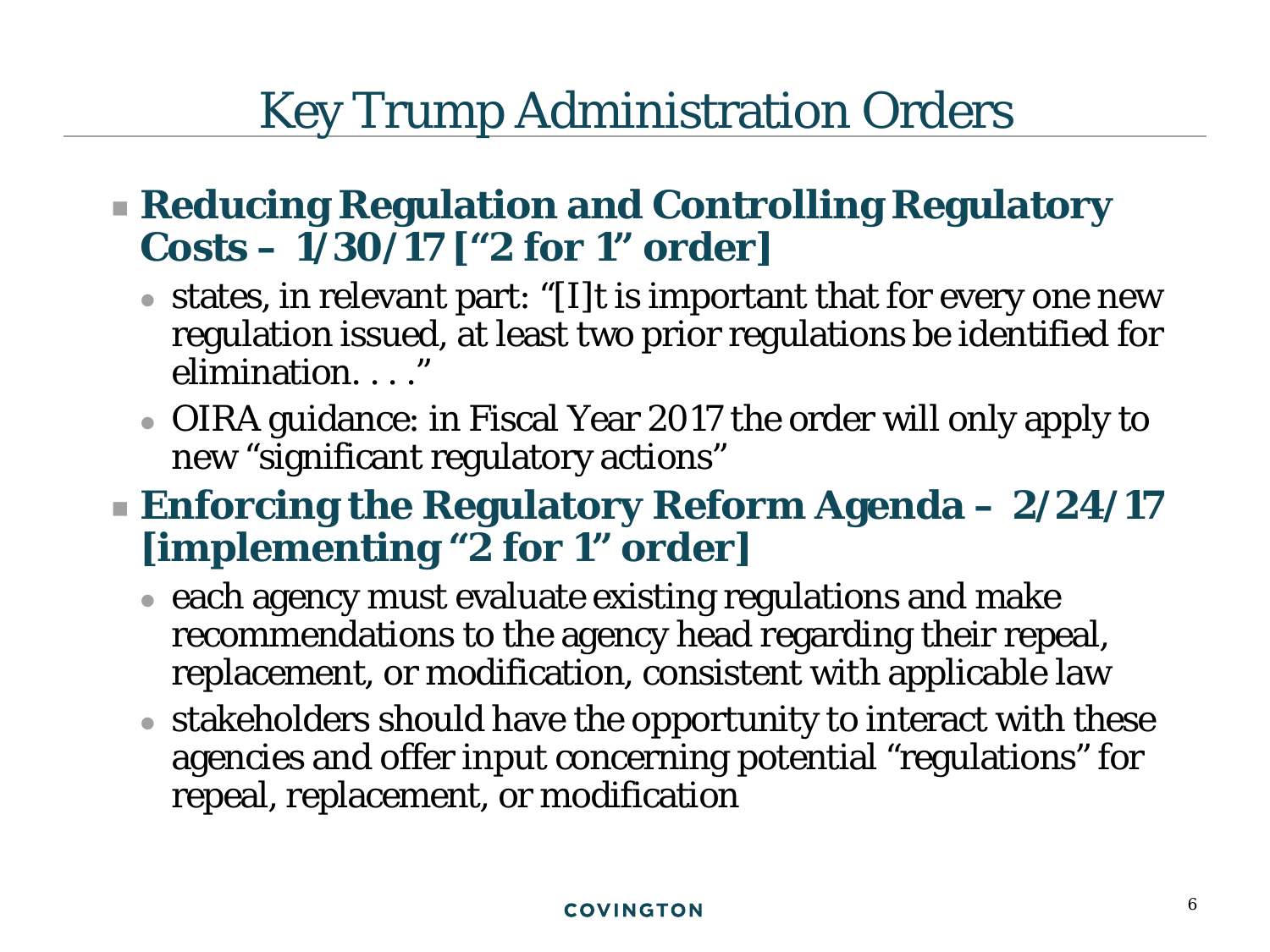- **Enforcing the Regulatory Reform Agenda – 2/24/17 [implementing "2 for 1" order]**
	- focus on regulations that:
		- **eliminate jobs, or inhibit job creation**;
		- are **outdated, unnecessary, or ineffective**;
		- **impose costs that exceed benefits**;
		- $\circ$  create a serious inconsistency or otherwise interfere with regulatory reform initiatives and policies;
		- $\circ$  are inconsistent with the requirements of section 515 of the Treasury and General Government Appropriations Act, 2001 (44 U.S.C. 3516 note), or the guidance issued pursuant to that provision; or
		- derive from or implement Executive Orders or other Presidential directives that have been subsequently rescinded or substantially modified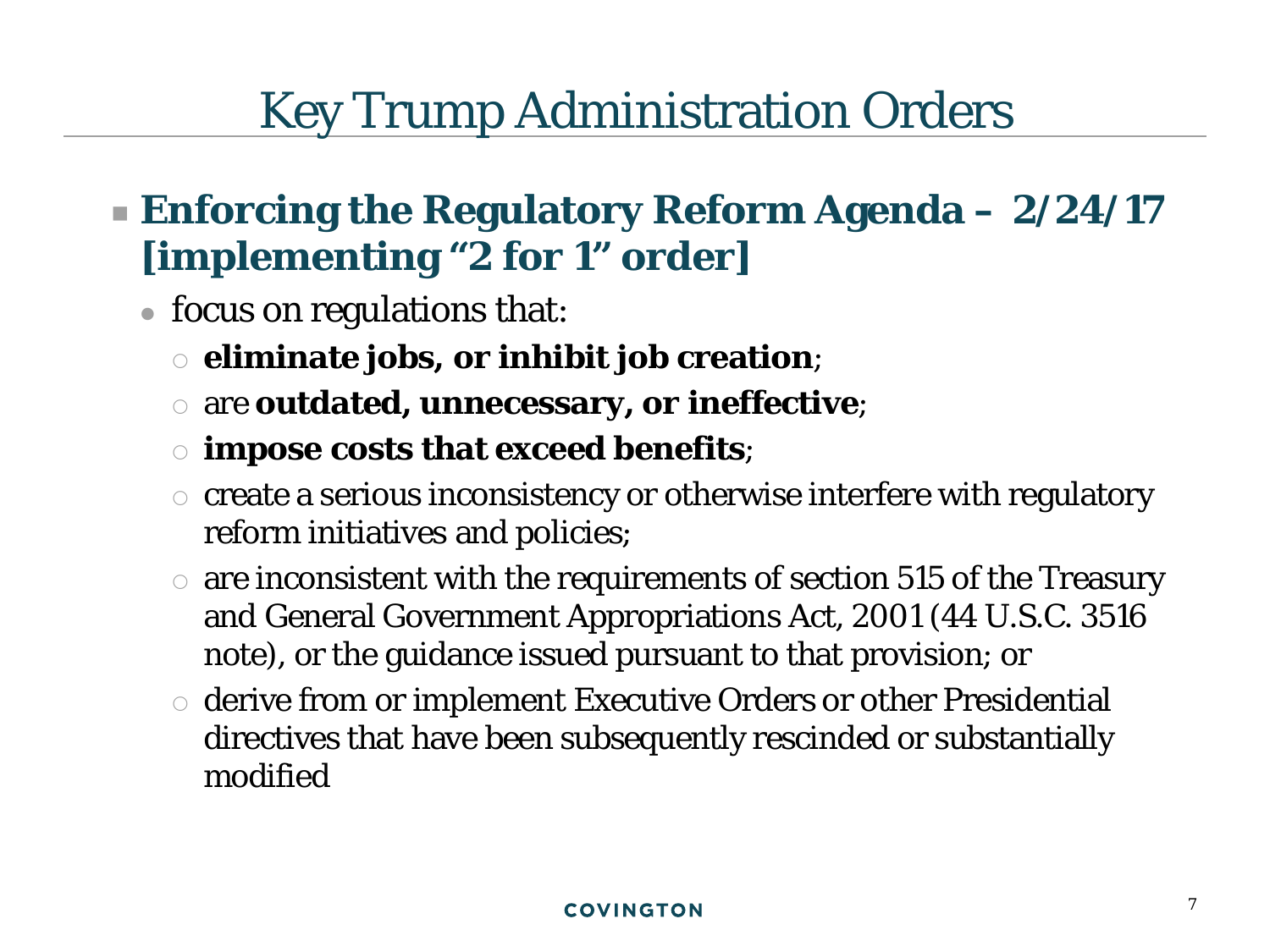#### What does this mean in practice?

- Agencies must consider executive orders when undertaking rulemaking and other regulatory action
- What will be eliminated?
- What is a "regulation"? Does it include guidance?
- What about new rules or actions that reduce costs?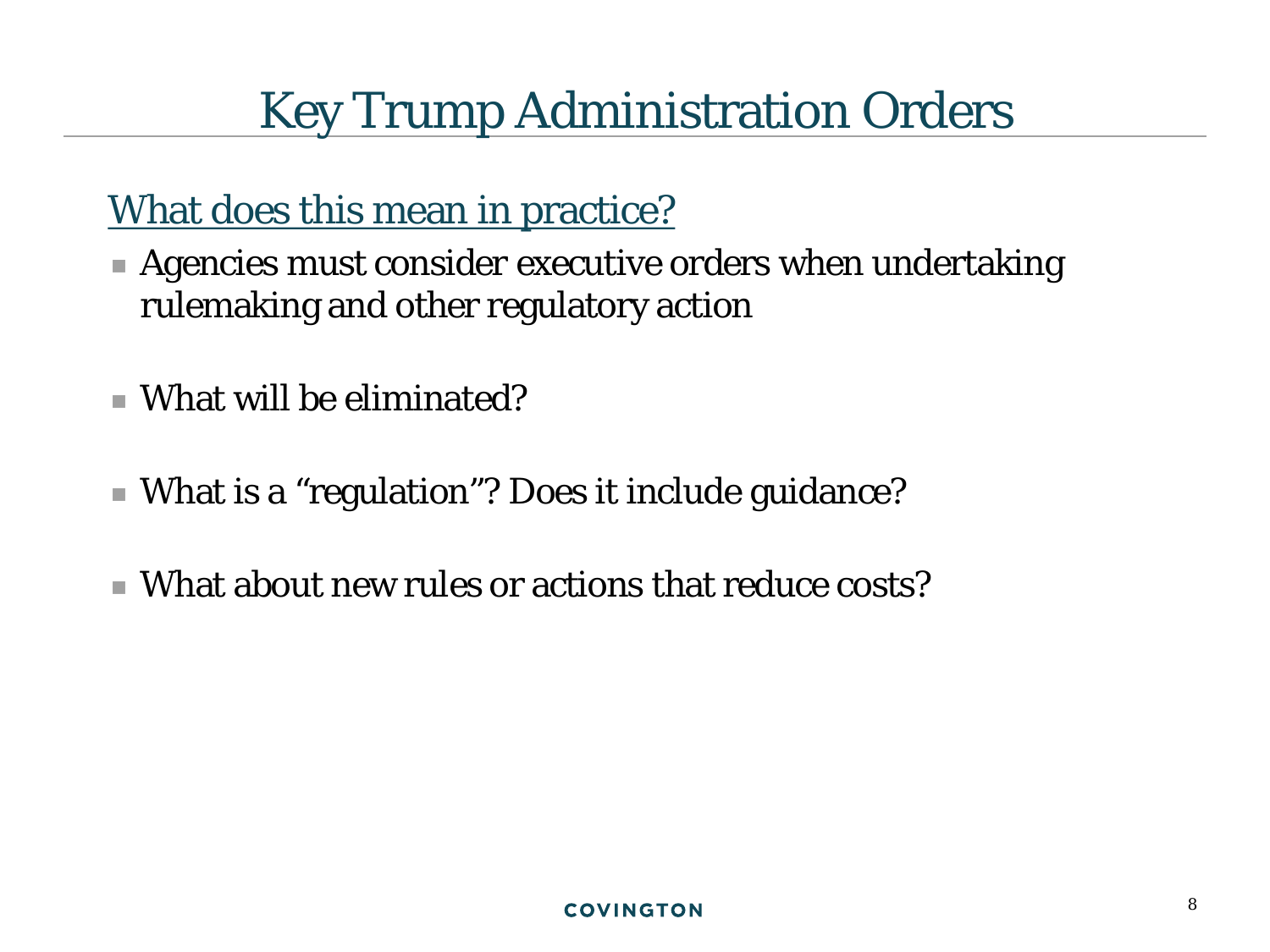- New Commissioner
- Nutrition Labeling Final Rule
- "Follow on" nutrition labeling updates
- **Dietary ingredients**
- FSMA implementation

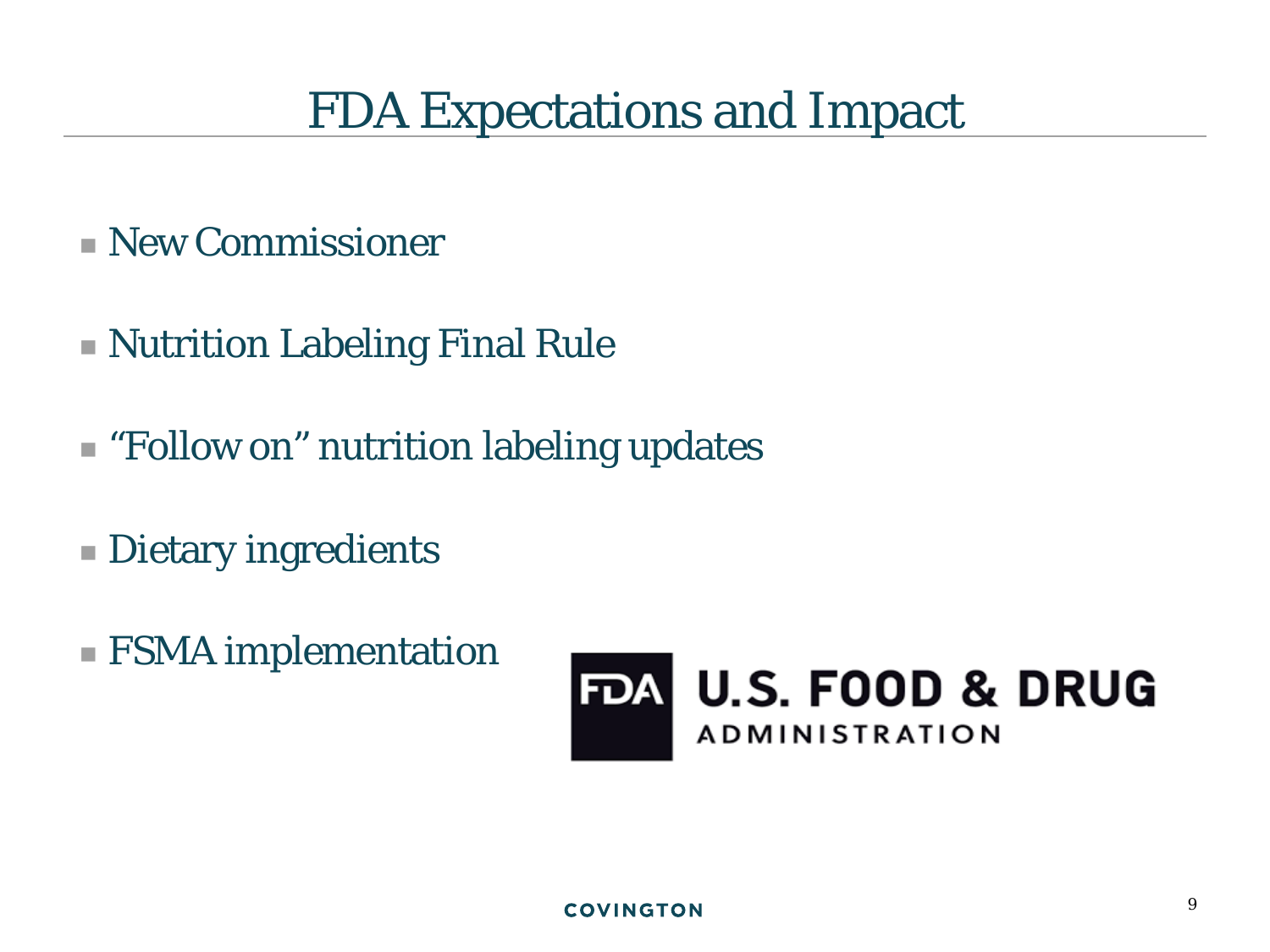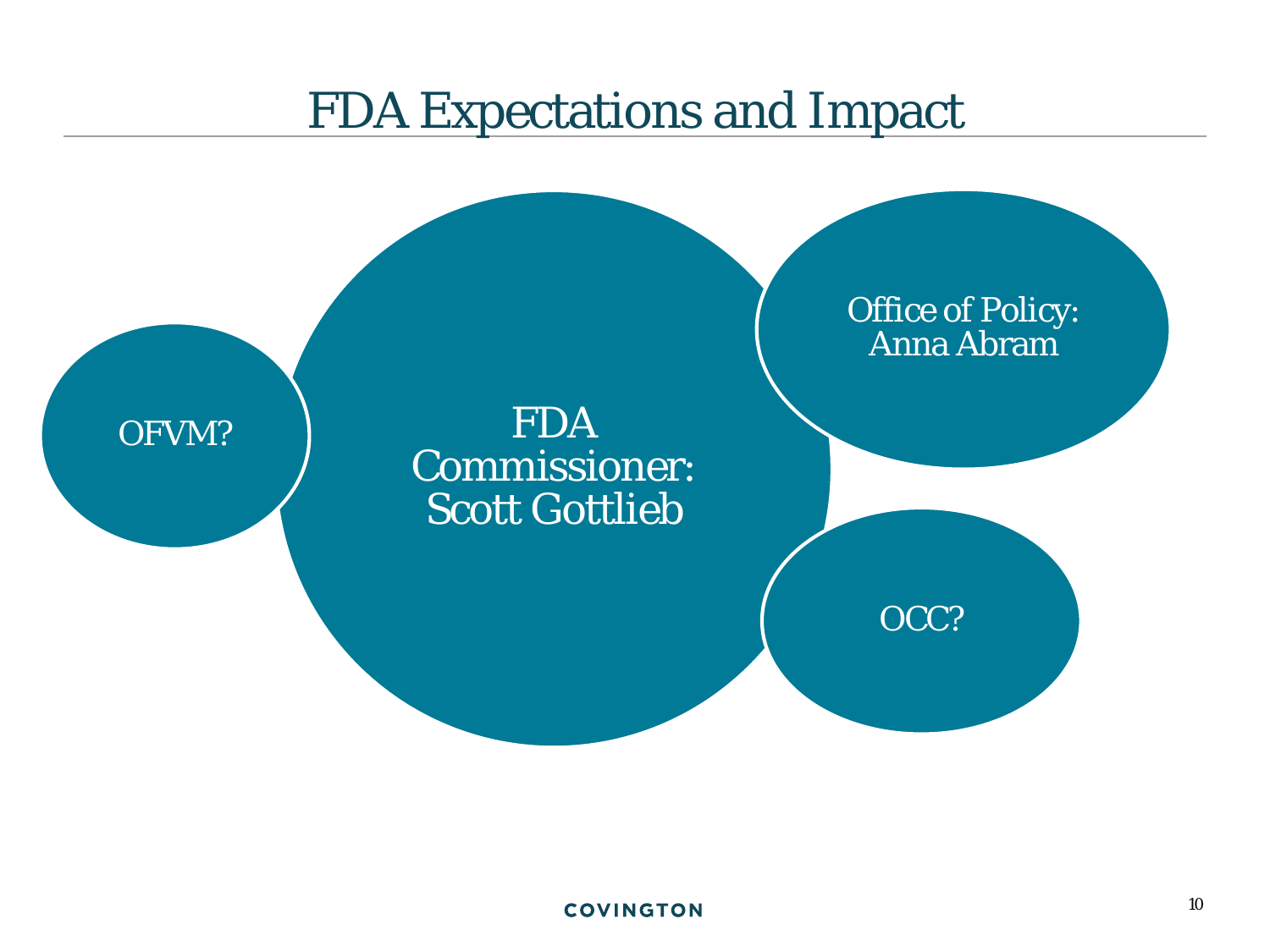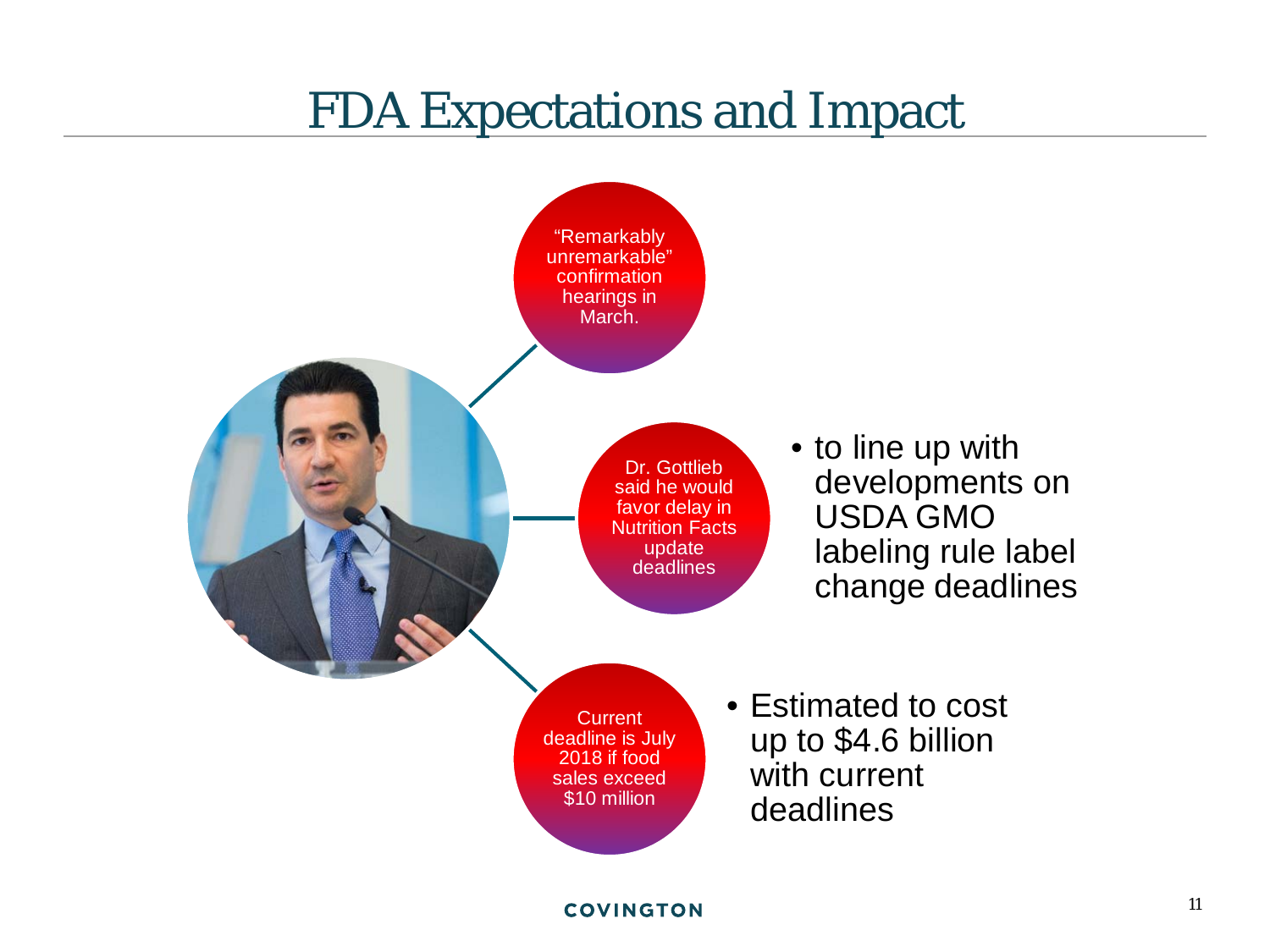#### **Nutrition Labeling Final Rule**

- Current compliance date: July 26, 2018 [non-small business]
- Critical issues: Dietary fiber; Added sugar; Recordkeeping
	- **Lack of final guidance?**
	- $\blacksquare$  Business considerations  $\blacksquare$ contracting timelines
	- Potential for change?

| 8 servings per container<br>Serving size 2/3 cup (55g) |                |
|--------------------------------------------------------|----------------|
| Amount per serving<br>Calories                         | 230            |
|                                                        | % Daily Value* |
| <b>Total Fat 8g</b>                                    | 10%            |
| Saturated Fat 1g                                       | 5%             |
| Trans Fat 0g                                           |                |
| <b>Cholesterol Omg</b>                                 | 0%             |
| Sodium 160mg                                           | 7%             |
| Total Carbohydrate 37g                                 | 13%            |
| Dietary Fiber 4g                                       | 14%            |
| <b>Total Sugars 12g</b>                                |                |
| Indudes 10g Added Sugars                               | 20%            |
| Protein 3g                                             |                |
| Vitamin D 2mcg                                         | 10%            |
| Calcium 260mg                                          | 20%            |
| Iron 8mg                                               | 45%            |
| Potassium 235mg                                        | 6%             |

a serving of food contributes to a daily diet. 2,000 calories a day is used for general nutrition advice.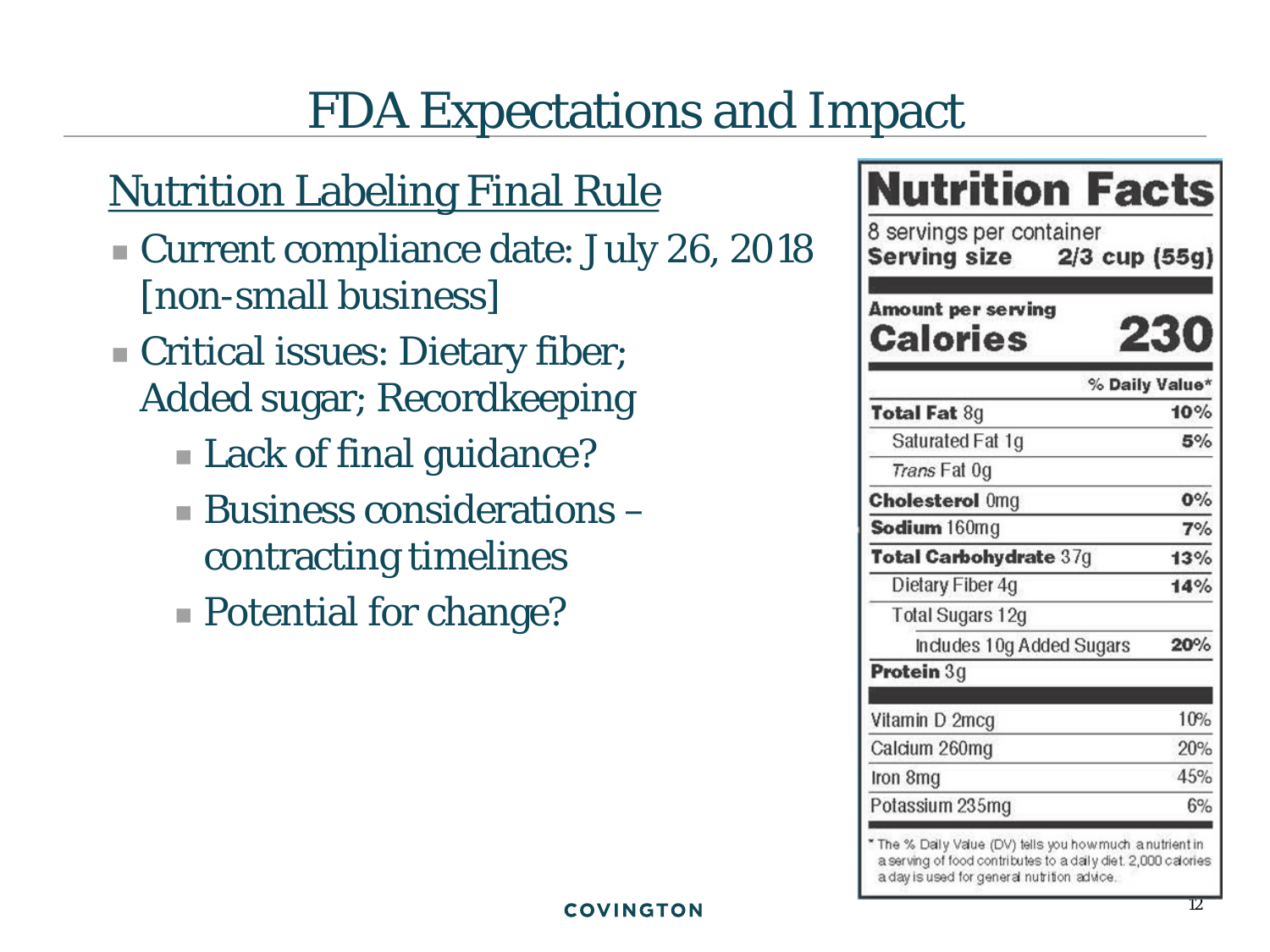### "Follow on" Nutrition Labeling Updates

- Nutrient Content Claim updates
- Health Claim updates
- "Natural"
- "Healthy"

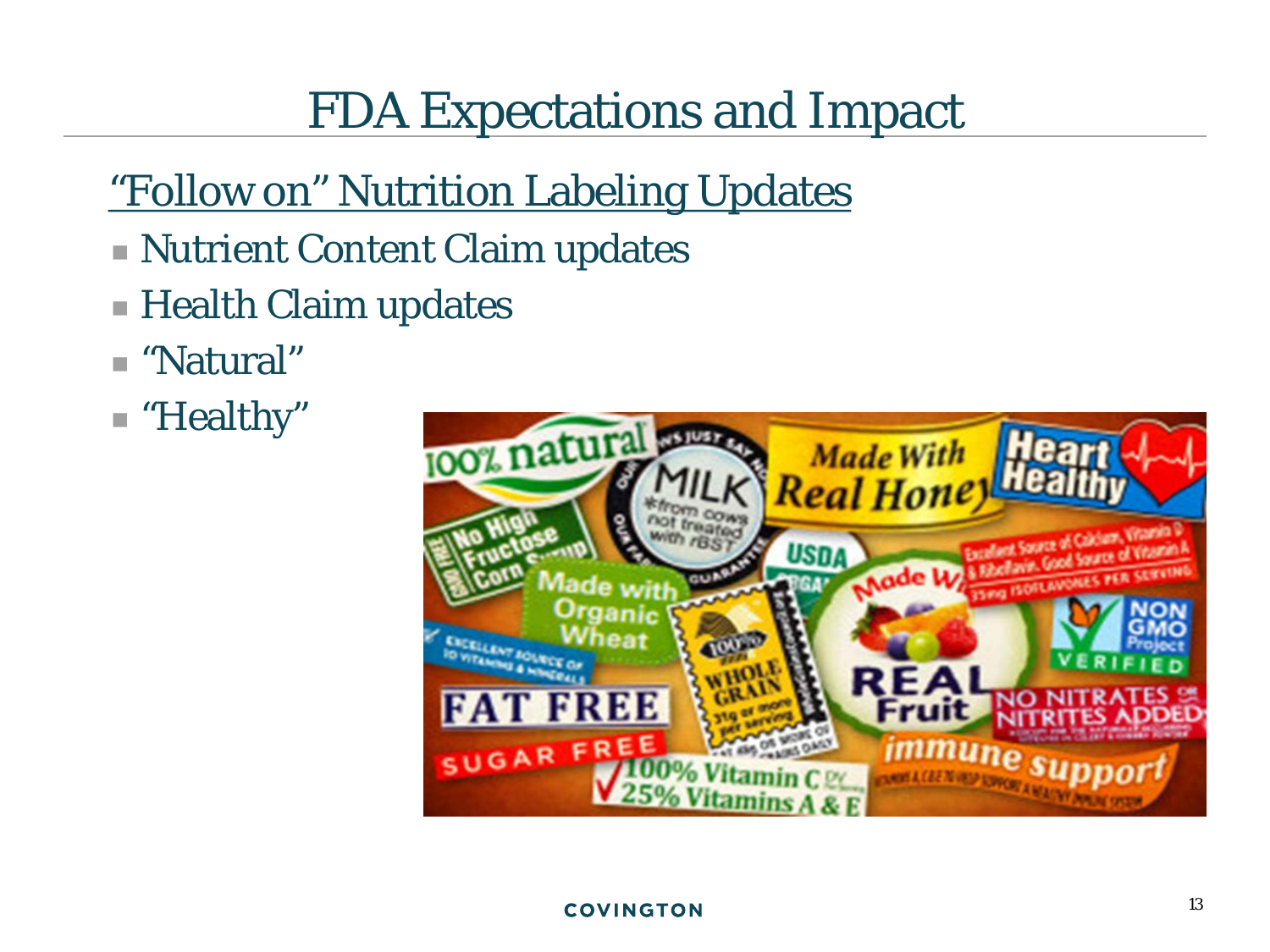## Dietary Ingredients

- Revised NDI Draft Guidance August 2016
	- Reiterated most principles from prior version
	- Key issues:
		- When is notification required?
		- What is modification?
		- Who must notify?
	- Expectations for next 4 years?

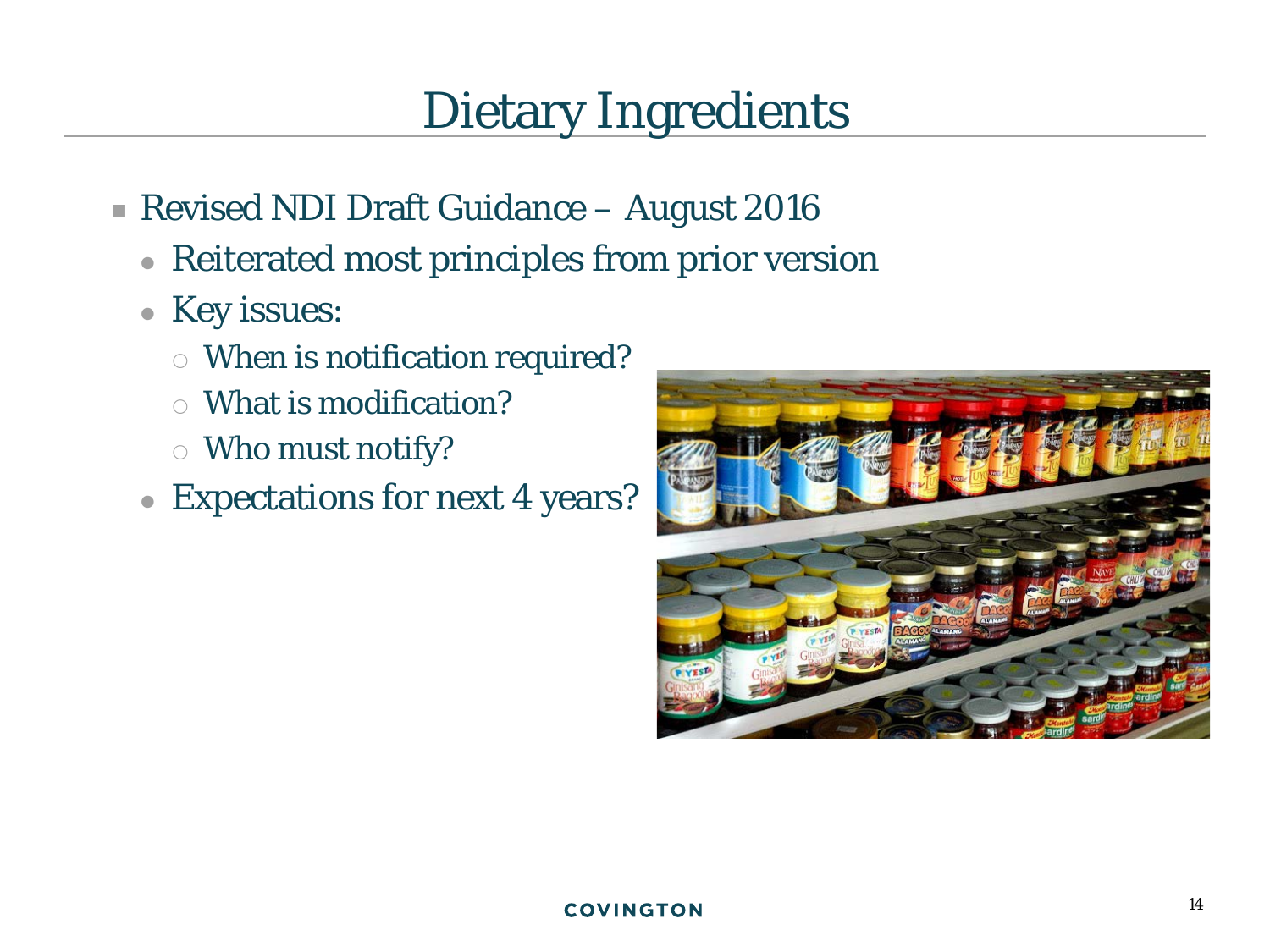#### FSMA Implementation

- All foundational final rules published
- Staggered compliance dates for each rule
- **Limited guidance in place**
- Implementation beyond "foundational" rules?
- Resources?

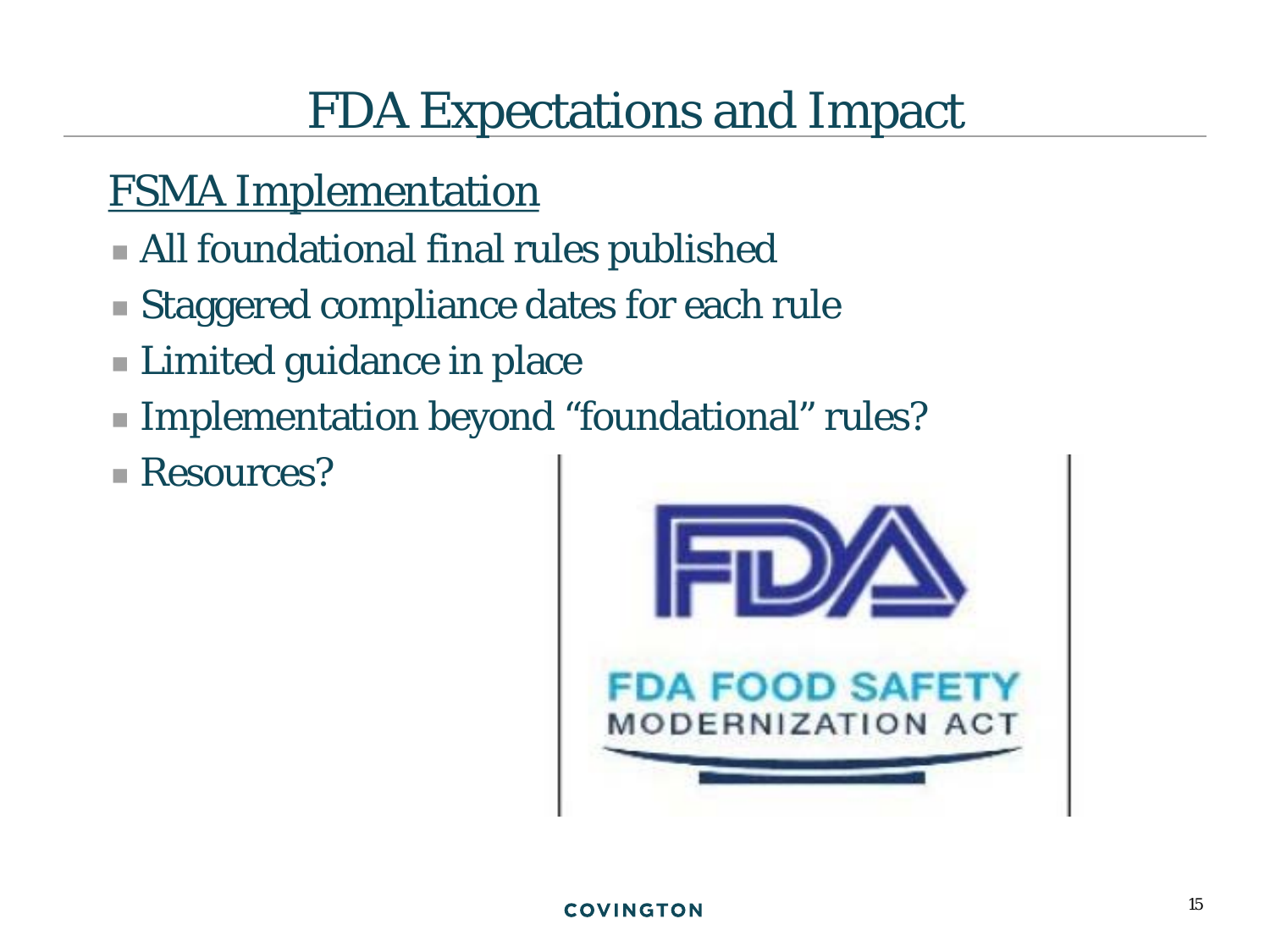#### GE Labeling Implementation

- Law enacted July 29, 2016; **deadline** of 2 years after enactment
- Directs USDA to establish a national mandatory bioengineered food disclosure standard within two years of enactment Requires USDA to issue regulations, but does not set a date by which the regulations must be finalized
- Preempts the "produced with genetic engineering" labeling provisions of Vermont Act 120 and the enactment or enforcement of similar provisions in other states
- ANPRM sent to OMB early 2017 withdrawn under "regulatory" freeze"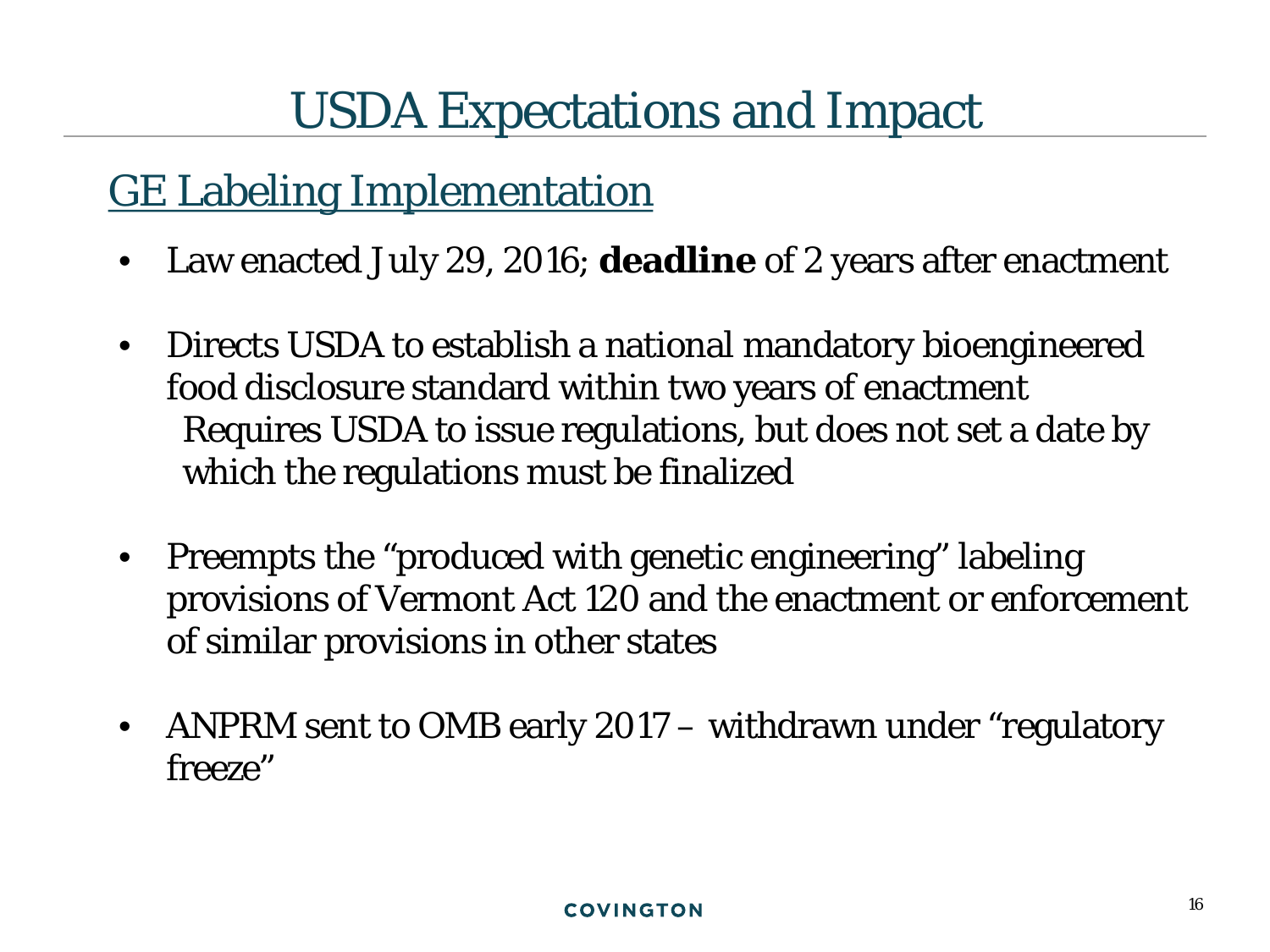#### GE Labeling Implementation

Bioengineered food: A food is considered to be bioengineered if:

it *contains* genetic material that has been modified through in vitro recombinant deoxyribonucleic acid (DNA) techniques; and the modification could not otherwise be obtained through conventional breeding or found in nature

- Does not appear to apply explicitly to foods such as highly refined oils/starches that were made from a GE source but in which there is no GE protein present in the oil/starch
- The statute expressly exempts animal-derived products where the animal was fed bioengineered feed but was not bioengineered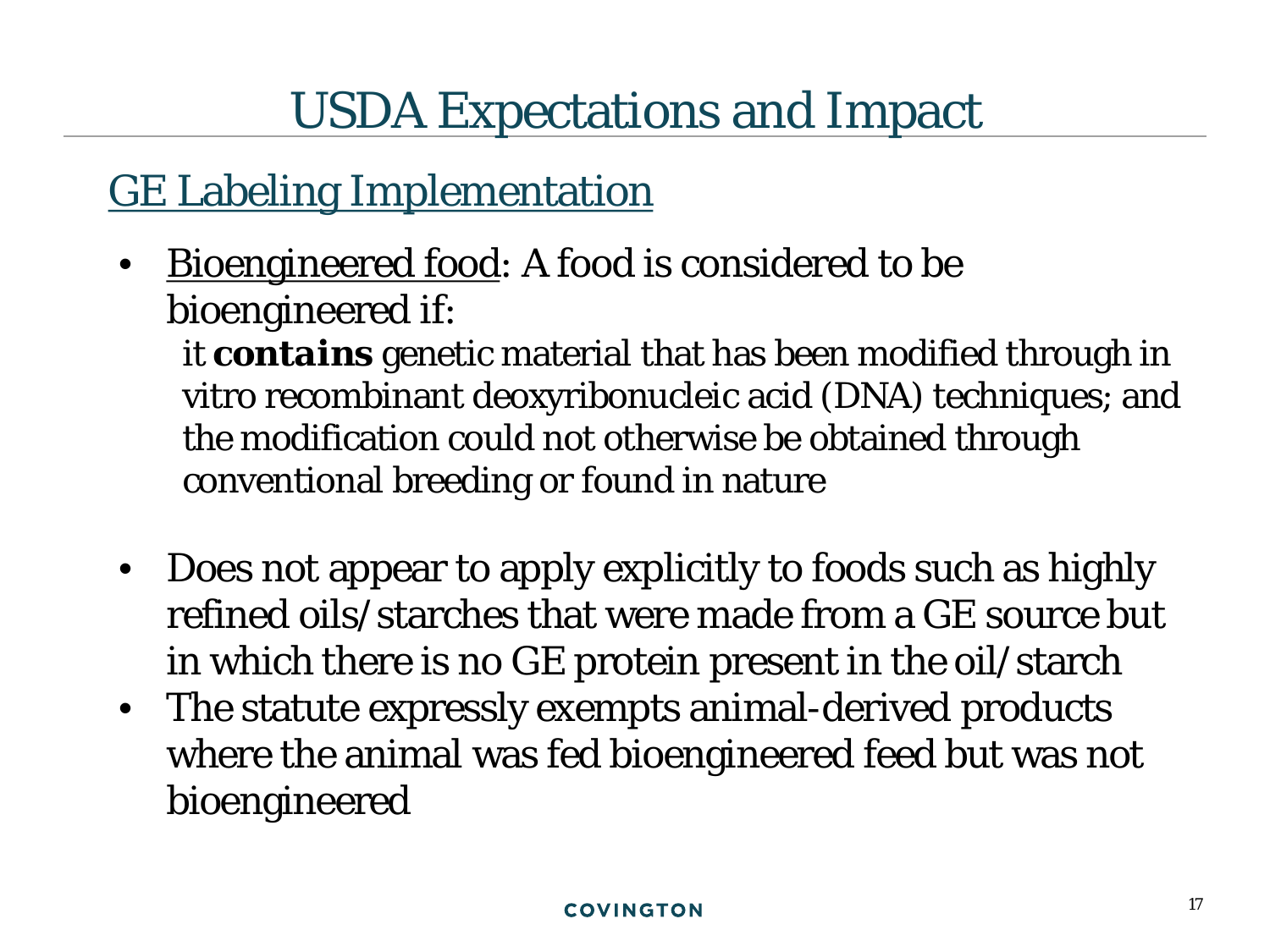#### GE Labeling Implementation

- USDA must "establish a process for requesting and granting a determination by [USDA] regarding other factors and conditions under which a food is considered a bioengineered food"
- Does not define "non-GMO" or equivalent *but* exemption for "organic"
- Food manufacturers may select from the following onpackage disclosure options:
	- Text;
	- A symbol; or
	- An electronic or digital link